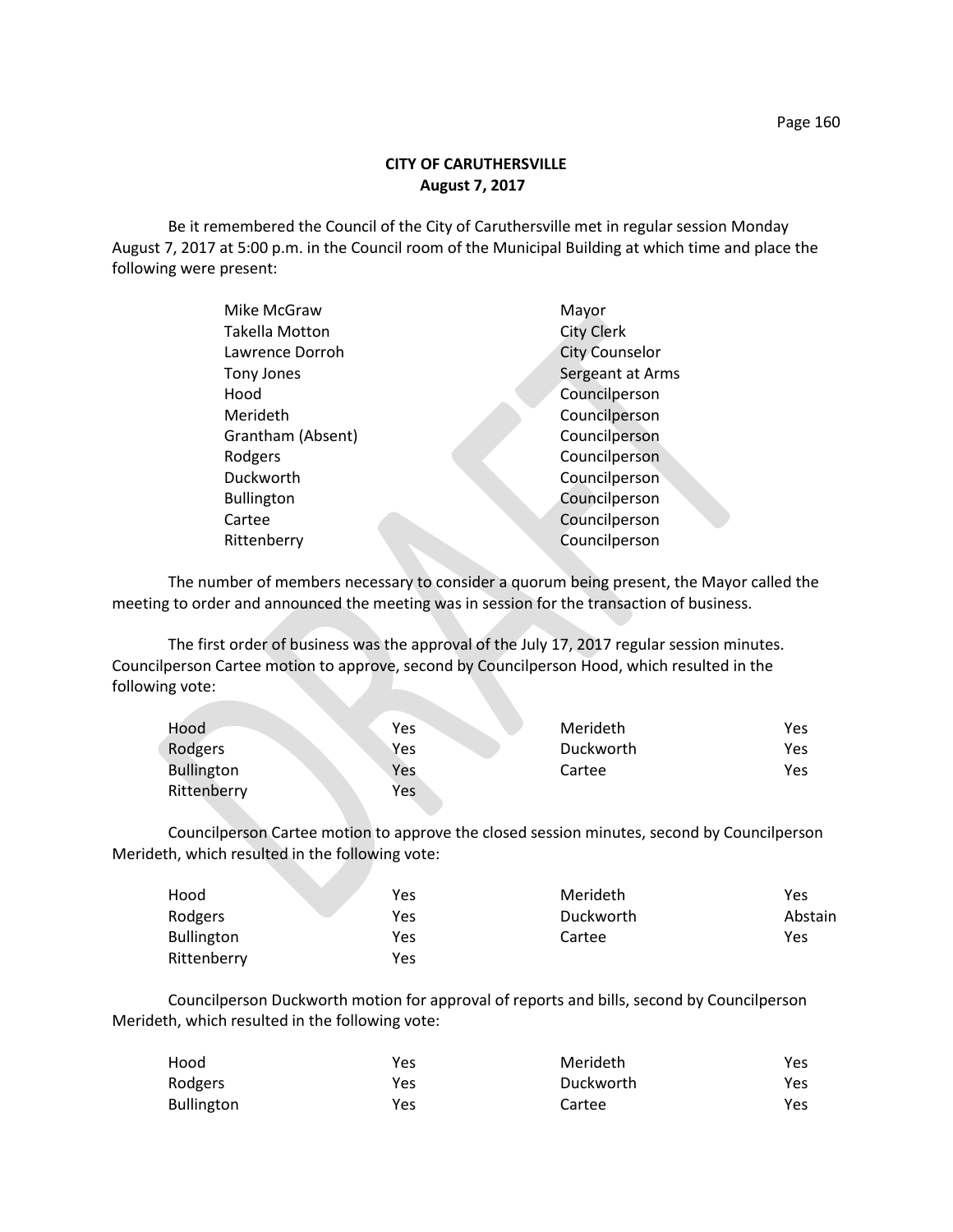Page 161

### Rittenberry Yes

The next order of business was the presentation of petitions, letters, and other communications. McDowell & Middleton submitted a proposal of less than a 7% increase for their accounting services. The monthly fee would be \$2,565 and consultations would be \$45 to \$250 per hour depending on the experience level of staff involved. Councilperson Cartee motion for approval, second by Councilperson Duckworth, which resulted in the following vote:

| Hood              | Yes | Merideth  | Yes |
|-------------------|-----|-----------|-----|
| Rodgers           | Yes | Duckworth | Yes |
| <b>Bullington</b> | Yes | Cartee    | Yes |
| Rittenberry       | Yes |           |     |

Mayor McGraw did a proclamation at the Library for John L. VanAusdall Jr. Mr. VanAusdall was an avid reader, President of the Board of Trustees of the Caruthersville Public Library, and graduate of Vanderbilt University and Harvard Law School. With his acts of kindness and philanthropic projects within the City of Caruthersville, August 7, 2017 is hereby proclaimed John L. VanAusdall Jr. Month. A proclamation and key to the City was given to Sister Darlene Presley for her years of service here in the community. August 6, 2017 is declared Sister Darlene Presley Day in the City of Caruthersville. Sister Darlene has worked tirelessly in the community offering financial education with a hand up rather than a hand out. Sister Darlene has been called to the office of President of the Home Missionary Order of Glenmary Sisters.

Mayor's report; The Park Board met on August 3, 2017 there have been 10 applications submitted with a closing date of August 11, 2017. Thomas Guest resigned from the Park Board upon submitting application. Charles Davis, President of the Board will not be participating in the application process with his nephew submission of application. The next meetings are August 9th and  $17<sup>th</sup>$  2017, and applicants will be interviewed alphabetically. Mr. Rosen expressed to the Mayor concerning the Wal Mart building of business prospects looking for more populated areas, which limits his ability to attract a box business such as Kroger. The City hired Dowdy & Dejourneet Land Surveying and Ward & Reeves to assist the City in establishing a ROW for Brantley Lane. Letters have been sent to property owners on south of Brantley Lane. With the alleys being considered not to be treated no differently than the streets, the Mayor recommends using grinded asphalt in the alleys for low maintenance. Malden gets the product from ASA Asphalt to keep their alleys in good shape.

Pyramid Roofing submitted a quote of \$93,665 for re-roofing the area surrounding the pool at the Diane Sayre Recreation Center. Mayor McGraw will be submitting a claim to MOPERM for the roof. The City is encouraging residents to sign up to receive texts or calls alerting to emergencies. To receive the Emergency Alerting & Notification System alerts from the Public Safety Department, text 63830 to 888777 or go t[o www.nixle.com.](http://www.nixle.com/)

Police & Fire report; The Police & Fire Committee met at 4:30 p.m. just before the Council Meeting. Information has been received from Mitzi Dell for a block grant available for \$9,999 for basic law enforcement equipment. The Committee has spoken to Chief Tony Jones about acquiring body cams for the officers, and he will be looking into the endeavor. The deadline for the grant is September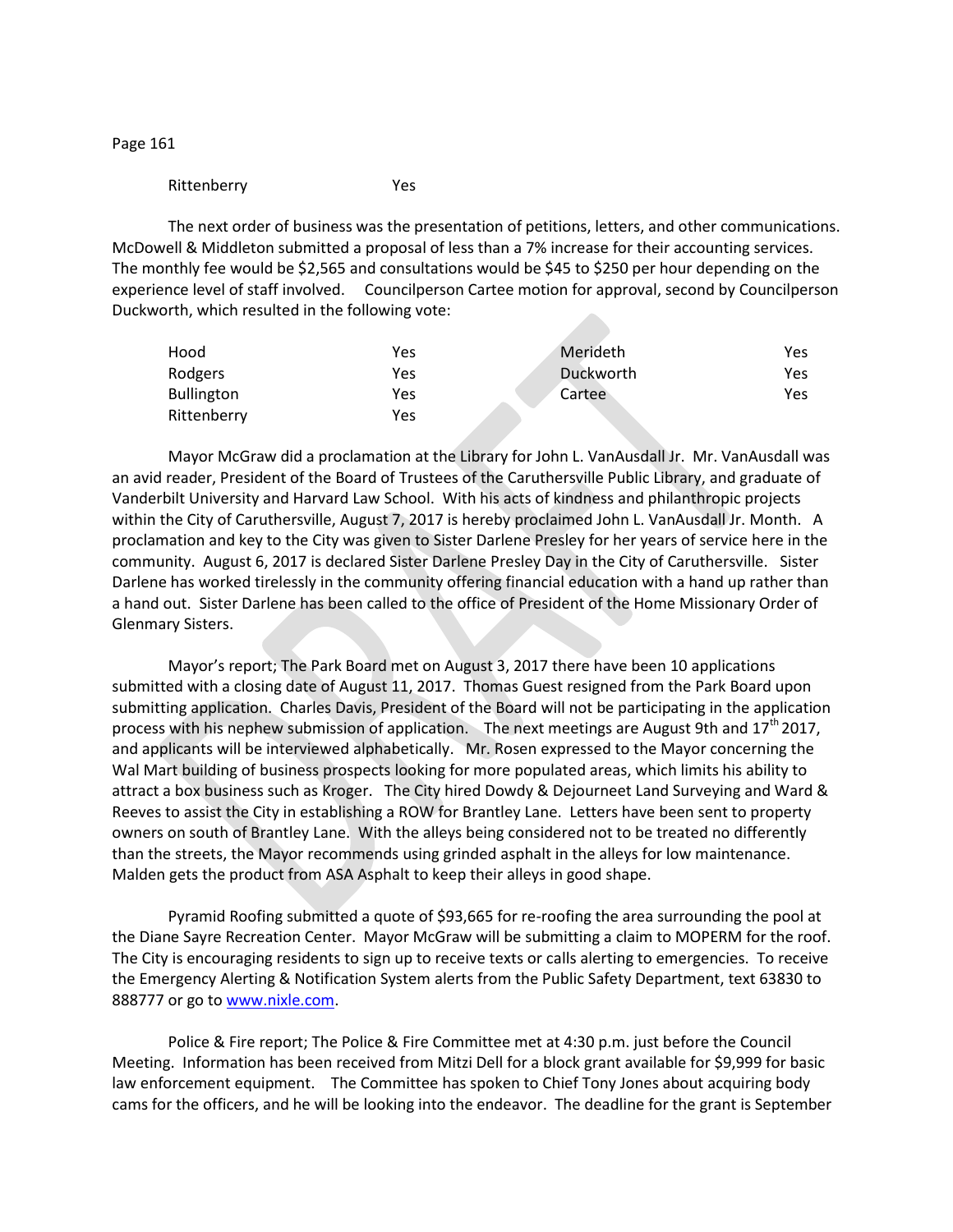6, 2017. Councilperson Hood recommended the purchase of two vehicles out of Asset Forfeiture for the Police Department. The cost would be \$55,648 for both vehicles with trade-ins. Councilperson Hood motion for approval second by Councilperson Duckworth, which resulted in the following vote:

| Hood              | Yes | Merideth  | Yes |
|-------------------|-----|-----------|-----|
| Rodgers           | Yes | Duckworth | Yes |
| <b>Bullington</b> | Yes | Cartee    | Yes |
| Rittenberry       | Yes |           |     |

The Police department is also requesting to hire Matthew Vincent as patrolman at level D on the salary schedule. He has 1 year of experience as an officer and military experience as Security Forces, he will undergo the normal six month probationary period. Councilperson Hood motion for the request for hire, second by Councilperson Bullington, which resulted in the following vote:

| Hood              | Yes | Merideth  | Yes. |
|-------------------|-----|-----------|------|
| Rodgers           | Yes | Duckworth | Yes  |
| <b>Bullington</b> | Yes | Cartee    | Yes  |
| Rittenberry       | Yes |           |      |

Chief Tony Jones stated that Asset Forfeiture would be releasing additional funding for a little over \$162,000 in the near future. Chief Charlie Jones reported fire calls as follows: 7/19/17; Plastic container was set on fire underneath a boat on Carleton, 7/20/17; Structure fire in kitchen on County Rd. 536, 7/25/17; RV on fire on State Hwy D, 7/26/17; Fire alarm sounding at E.  $18^{th}$  St., 7/28/17; Three foot pole set on fire at French Park,  $7/31/17$ ; Fire alarm sounding at E.  $18<sup>th</sup>$  St.,  $8/2/17$ ; Structure fire at East Haven, 8/5/17; Gas order from generator turned off valve, 8/5/17; Grass fire in median on I-55, 8/6/17; vehicle accident on I-55, 8/7/17; Structure fire with moderate damage to attic on County Rd. 362. The training for the month of July was vehicle extrication, 17 members were in attendance. There have been 105 subscribers to the Rural Fire Subscription, down by 20. The Fire department will be hosting a Tanker Roll Over Course on August 19, 2017, from 8:00 a.m. until 5:00 p.m. Area firefighters have registered for the course, sponsored by the Missouri Emergency Response Commission.

Operation Healthy Delta will provide free medical assistance to area residents at no cost on September 13<sup>th</sup> through the 21<sup>st</sup> at the Eastwood Memorial UMC at 512 Ward from 8:00 a.m. until 4:00 p.m. each day. Lifeblood will have a blood drive September 30, 2017 from 8:00 a.m. until 4:00 p.m. on the United Methodist Church parking lot. There was also talk about reinstating the ordinance that withholds 25% of insurance proceeds when there's structure damage beyond repair.

Terry Rushing reported on the day to day operations of picking up of limbs and debris. The department fixed several street breaks, fixed a sidewalk on Grand from a water main break, and cut tall weeds with the use of community service workers. Portions of the former Lee Mart and Tiger Hut were boarded up due to hazardous conditions of falling glass and collapsing walls. Work has been started on Walker, and there's a change order for paving a portion of Locust and Madison. The storm drain which is budgeted for came in at \$120,075 for the West 19<sup>th</sup> St. Drain Project, and the sewer repair for E. 19<sup>th</sup> St. that's tied in is \$38,950. The total lowest bid for both projects was \$159,025 from G&C. The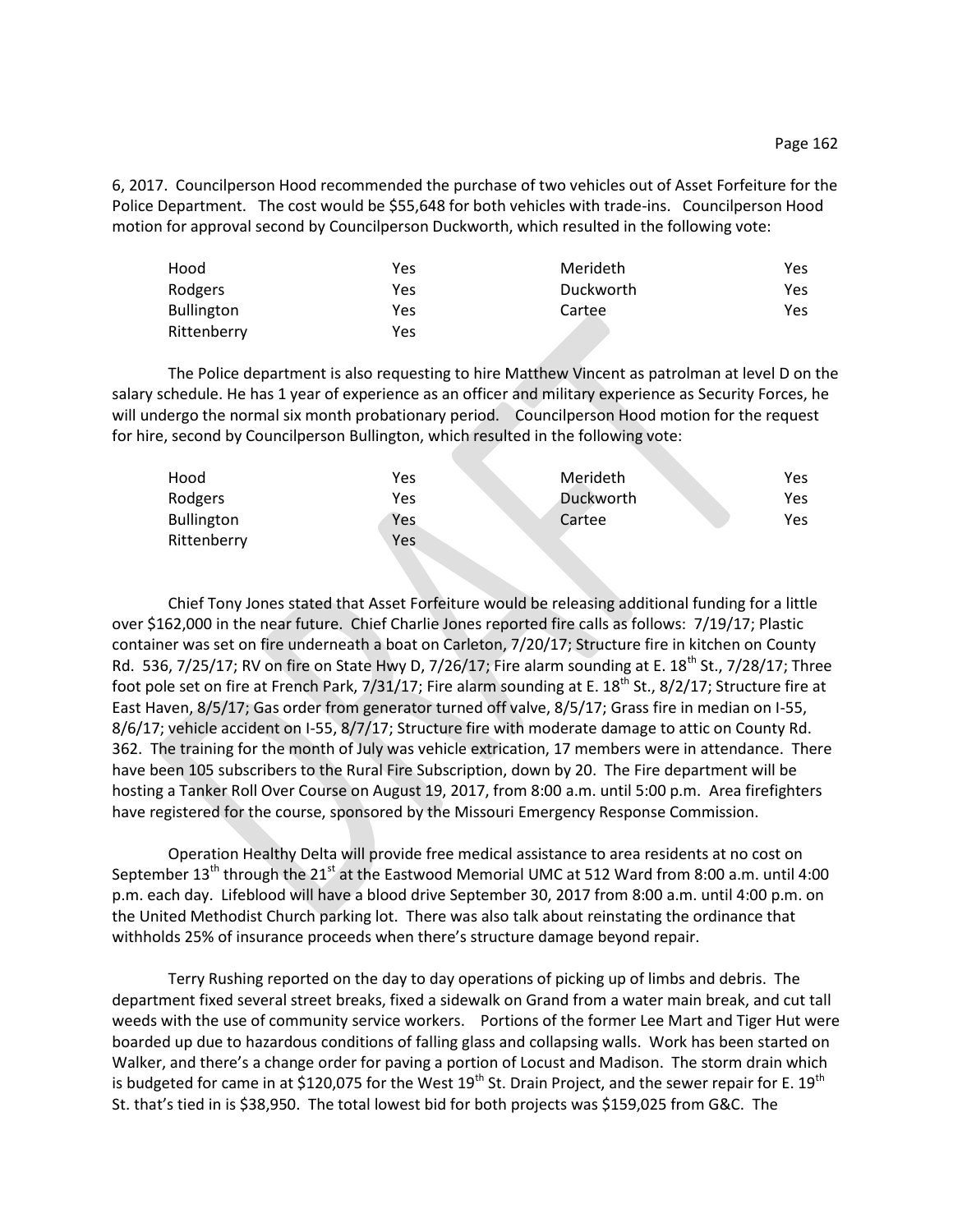# Page 163

manhole on E. 19<sup>th</sup> St. has fallen about one and half feet. Councilperson Bullington motion to have the sewer repair to come out of Sewer Extension and the Drainage Project has been budgeted to come out of Sales Tax. Councilperson Duckworth second the motion, which resulted in the following vote:

| Hood              | Yes | Merideth  | Abstain |
|-------------------|-----|-----------|---------|
| Rodgers           | Yes | Duckworth | Yes     |
| <b>Bullington</b> | Yes | Cartee    | Yes     |
| Rittenberry       | Yes |           |         |

There was oversite of a drain crossing W.  $19<sup>th</sup>$  St. which needs to be taken care of during the Drainage Project. The change order will be \$4,930. Councilperson Cartee motion for approval, second by Councilperson Duckworth, which resulted in the following vote:

| Hood              | Yes | Merideth  | Abstain |
|-------------------|-----|-----------|---------|
| Rodgers           | Yes | Duckworth | Yes     |
| <b>Bullington</b> | Yes | Cartee    | Yes     |
| Rittenberry       | Yes |           |         |

Acknowledgements were given for the assistance of the clearing of damns, the manicuring of the parks for the weekend, and the water repair at Trinity. Councilperson Rodgers made mention that the French Park is the only park in Pemiscot County that is ADA compliant.

Code Enforcement; Sonya Fuller received the revised letter imposing fines to the abate and nuisance notification. Citations will be issued this week for those that didn't abate their nuisance. Ms. Fuller has been stressing the \$130 fine that would be imposed if nuisances weren't abated. She's also looking to partner with Terry Rushing with getting wild trees off some of the City's properties. Russ Riggs has offered his services by loaning a 60 inch cut lawn mower. Counselor Dorroh will draft an agreement so that Riggs wouldn't be liable for any mishaps with the use of his equipment.

Budget report; Councilperson Bullington reported that there are concerns about the budget that need to be addressed as follows:

- 1. Need to be careful of deficit spending in the Sales Tax Fund, Sewer Extension, and Sales Tax Capital Improvement Funds; they should be used for major emergencies.
- 2. The Sanitation, Sewer and Water aren't generating enough revenues to cover expenditures, may have to consider an increase in fees.
- 3. Look at what expenses can be eliminated or trimmed, the phone bill for example.
- 4. Economic Development and Community Revitalization may be able to be combined to offset expenses.
- 5. Tourism revenues have to be recouped.

Councilperson Bullington motion to make amendment to the salary schedule to eliminate the National Rural Water Certification. Participants would either lose money or gain too much, which wouldn't support the City's budget. Councilperson Duckworth second the motion, which resulted in the following vote: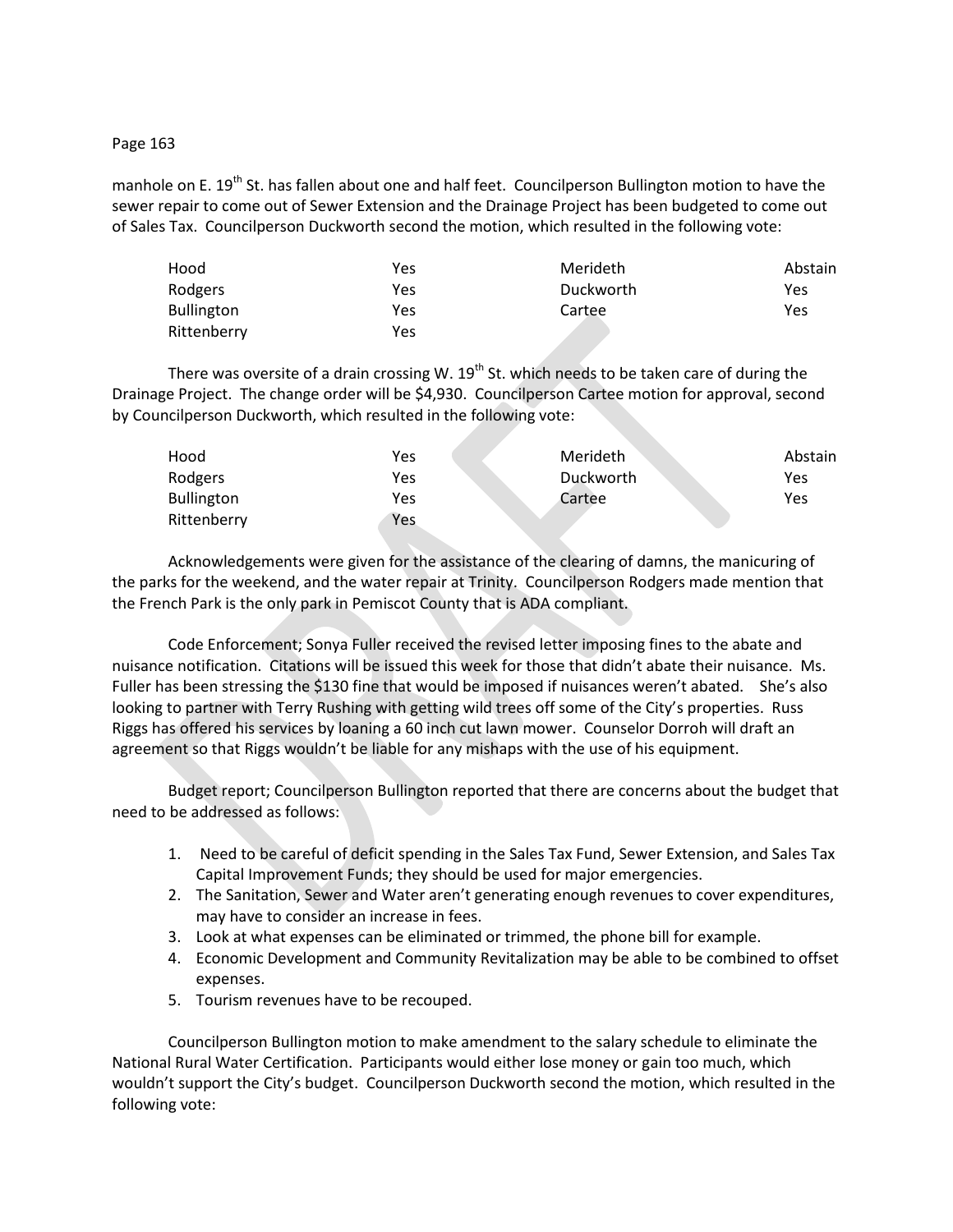| Hood              | Yes | Merideth  | Yes |
|-------------------|-----|-----------|-----|
| Rodgers           | No  | Duckworth | Yes |
| <b>Bullington</b> | Yes | Cartee    | Yes |
| Rittenberry       | Yes |           |     |

There was discussion as the determining factors as to when full and part time workers would get their raises. Councilperson Cartee motion for full time employees to get raises if they've been employed for 6 months. Councilperson Merideth second the motion, which resulted in the following vote:

| Hood              | Yes | Merideth  | Yes |
|-------------------|-----|-----------|-----|
| Rodges            | Yes | Duckworth | Yes |
| <b>Bullington</b> | Yes | Cartee    | Yes |
| Rittenberry       | Yes |           |     |

Councilperson Duckworth motion for part time employees to be employed for a year before they get a raise, second by Councilperson Rittenberry which resulted in the following vote:

| Hood              | Yes | Merideth  | Yes |
|-------------------|-----|-----------|-----|
| Rodgers           | Yes | Duckworth | Yes |
| <b>Bullington</b> | Yes | Cartee    | Yes |
| Rittenbery        | Yes |           |     |

Teresa Tidwell reported that the election will be occurring tomorrow at the Library. On August 21, 2017 there will be an eclipse luncheon on the back grounds of the library. Everyone is encouraged to bring their lunch, lawn chair, or blanket to observe the eclipse from 11:00 a.m. until 1:30 p.m. The summer reading program was a success and has ended. The HVAC has been installed and the Historical Society Room has air, which it has been without for about year and a half. Acknowledgement was given to the Bootheel Community Theater being accommodated by the Library for their performances.

Paul Shaw reported the department had done a water tap at  $11<sup>th</sup>$  and Davis, fixed a leak at USDA, fixed a meter leak at Trinity, installed 12 boxes for water at the river front, fixed a water leak at  $14<sup>th</sup>$  and Walker and put in new water tap, put in a meter box a CRI building, put in 3 copper setters, fixed service line at E.  $9<sup>th</sup>$  and Brown, and removed debris from drainage pipe coming from the Waste Water Treatment Plant. Master Meter will be here the last week of the month for training on the new system that was purchased last year.

Councilperson Bullington introduced some budget amendments that Doug McDowell had provided for the Council to vote on. Councilperson Cartee motion for the approval, second by Councilperson Bullington, which resulted in the following vote:

| Hood              | Yes | Merideth  | Yes |
|-------------------|-----|-----------|-----|
| Rodgers           | Yes | Duckworth | Yes |
| <b>Bullington</b> | Yes | Cartee    | Yes |
| Rittenberry       | Yes |           |     |